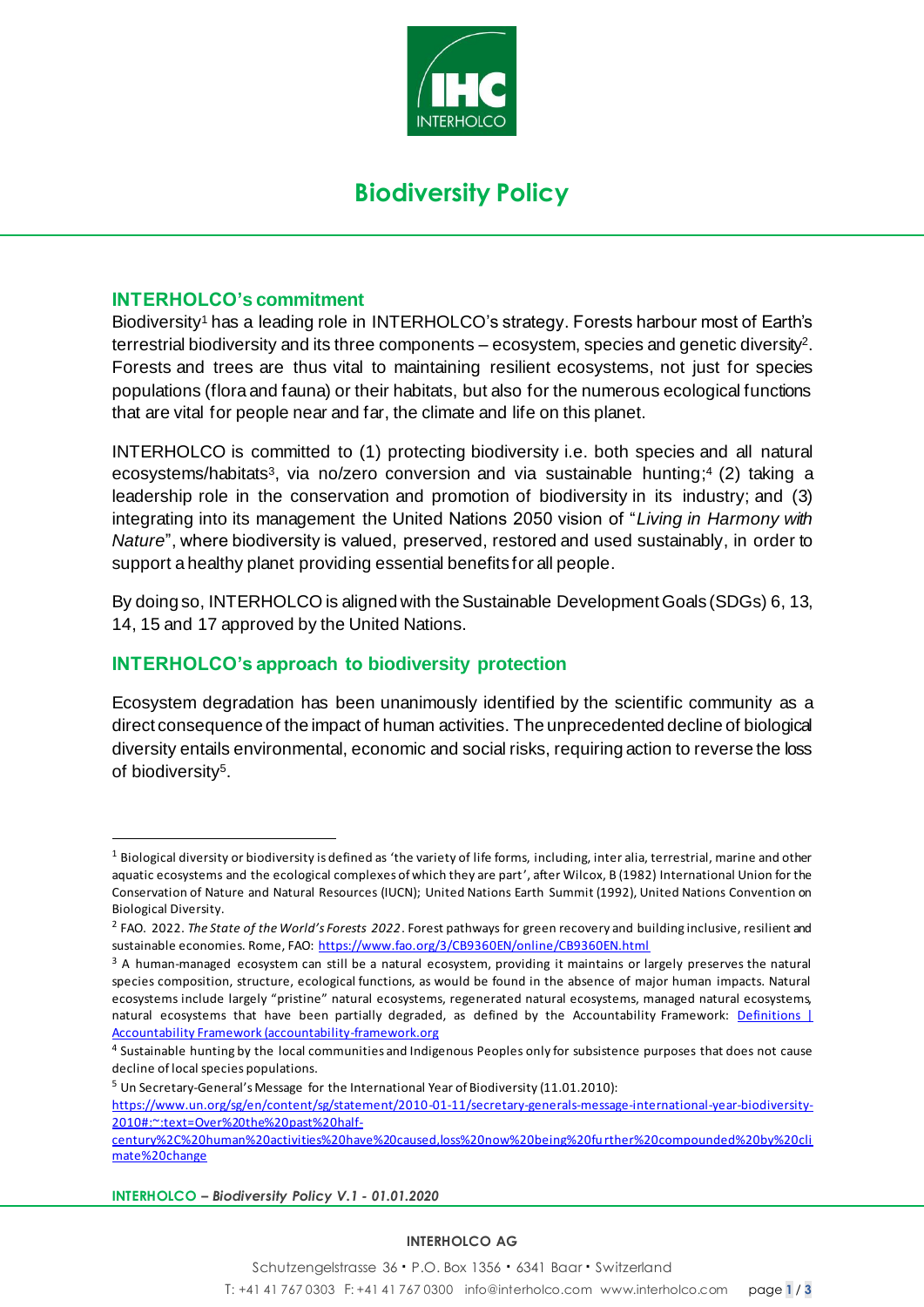The Ngombé forest concession managed by INTERHOLCO covers approximately 1.16 million hectares (11'600 km<sup>2</sup> ) of natural forest, shaped by natural disturbances and human interactions over centuries. The Ngombé forest is adjacent to two national parks, Odzala-Kokoua, located North-West (13,500 km<sup>2</sup>) and Ntokou-Pikounda, South-East (4,572 km<sup>2</sup>). Combined, the two parks and the Ngombé concession cover an area of more than 2.96 million hectares (29,672 km<sup>2</sup> ).

Indigenous Peoples and local communities have been living in and from forests, and using, managing and shaping forests for their livelihood for thousands of years<sup>6</sup>. Today, an estimated 16'000 people live in and from the Ngombé forest.

INTERHOLCO *ensures* integrity of the forest by adopting and implementing the 'Precautionary Principle'<sup>7</sup> ; *comprehensively implements* the concept of 'Reduced Impact logging (RIL)'<sup>8</sup> and *recognizes and employs* the concept of 'Free Prior Informed Consent (FPIC)'<sup>9</sup> for all activities that could affect local communities and Indigenous Peoples.

INTERHOLCO has adopted the above-mentioned approach, independently verified by annual audits on the ground, in line with it[s Values.](https://interholco.com/en/about-us/values)

## **Scope of INTERHOLCO's Biodiversity Policy**

INTERHOLCO's *Biodiversity Policy* aims to integrate the protection and promotion of biodiversity into the Group's strategy, and to define the principles of conduct for the development of a business model that is sustainable and 'nature positive'.

INTERHOLCO's *Biodiversity Policy* covers all the company's forestry operations, i.e. the Ngombé forest concession in the Republic of Congo, both within and beyond HCV/HCS/setasides.

For INTERHOLCO, 'nature positive' means its activities within the Ngombé forest should protect and promote the development and growth of all natural ecosystems, including the protection of wildlife.

INTERHOLCO's *Biodiversity Policy* applies to all group companies, their suppliers as well as to all investees not belonging to the group over which the Company has effective control, within the limits established by law.

## **Main Principles of Conduct**

INTERHOLCO implements its commitment to biodiversity via the following main principles of conduct, which apply to all its activities and businesses:

<sup>6</sup> Based on *Tribal conservationists in the Congo Basin*, an article published on Survival International's web site: 'The lands of these tribes are wrongfully viewed as "wildernesses", when they have in fact been shaped and managed over millennia by human hands'. The article is available online:

<https://www.survivalinternational.org/articles/3473-conservationistscongobasin>

<sup>&</sup>lt;sup>7</sup> Precautionary principle: [https://en.wikipedia.org/wiki/Precautionary\\_principle](https://en.wikipedia.org/wiki/Precautionary_principle)

<sup>&</sup>lt;sup>8</sup> Reduced Impact logging (RIL); [https://www.itto.int/sustainable\\_forest\\_management/logging/](https://www.itto.int/sustainable_forest_management/logging/) ;

<http://www.fao.org/3/ac805e/ac805e04.htm> [; https://www.cifor.org/?s=Reduced+Impact+Logging&submit=%EF%80%82](https://www.cifor.org/?s=Reduced+Impact+Logging&submit=%EF%80%82)

<sup>&</sup>lt;sup>9</sup> Free Prior Informed Consent (FPIC): https://en.wikipedia.org/wiki/Free, prior and informed consent as defined by the United Nations Permanent Forum on Indigenous Issues (UNPFII):

<https://www.un.org/development/desa/indigenouspeoples/> ; as adopted by the ILO Convention 169 on Indigenous and tribal peoples (an international treaty adopted by ILO in 1989):

[https://web.archive.org/all/20111031202527/http://www.ilo.org/ilolex/cgi-lex/convde.pl?C169](https://web.archive.org/all/20111031202527/http:/www.ilo.org/ilolex/cgi-lex/convde.pl?C169) ; and as operationalised by FSC in its guidelines for the implementation of the right to free, prior and informed consent (FPIC): <https://fsc.org/en/document-center/documents/23275b28-3697-420e-9316-4092eeab1498>